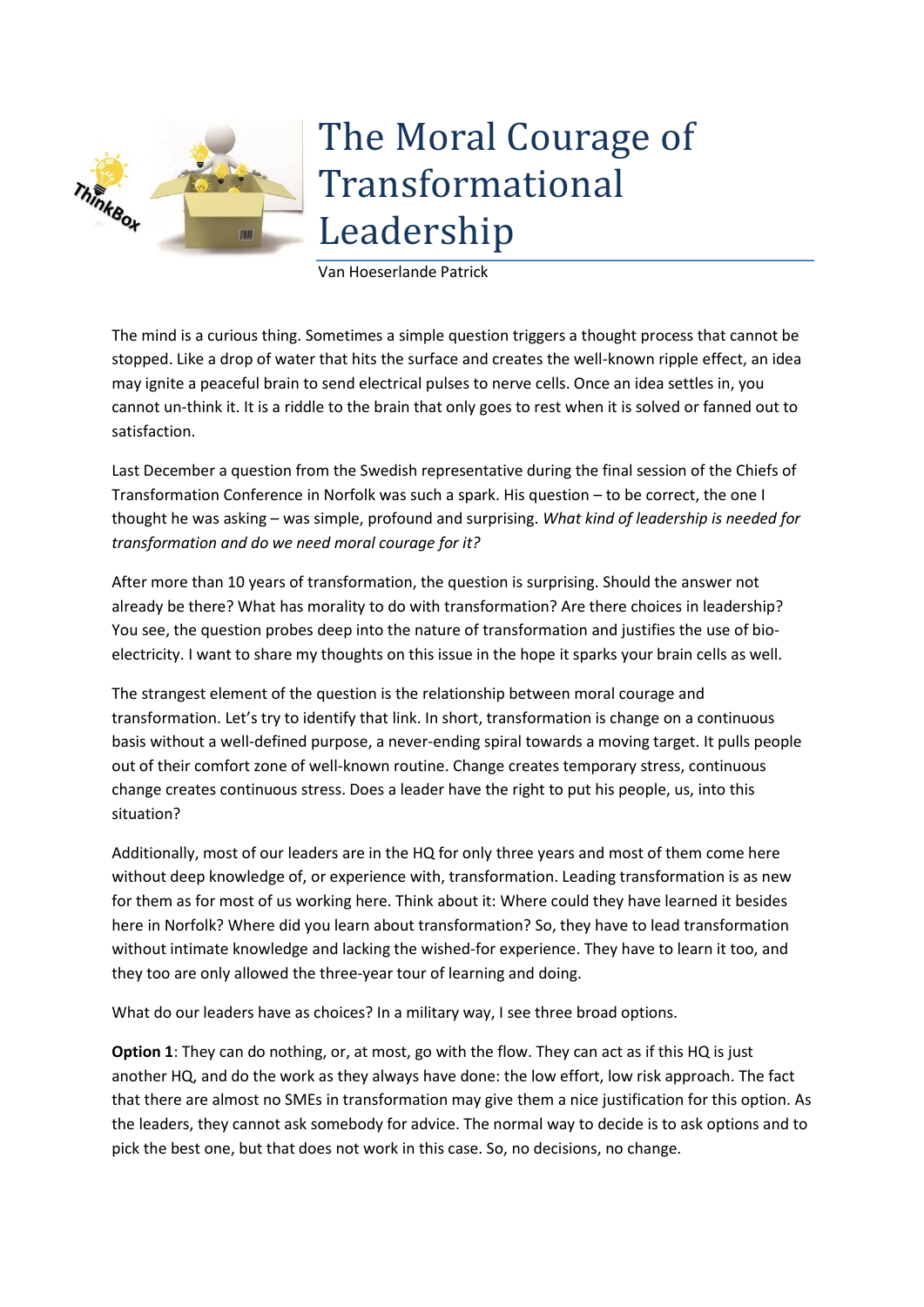**Option 2**: They can use their time in the HQ to learn about transformation and try to implement the elements they learn and think they master. Sure, this will help the HQ to move a bit further along the transformational road, but while the leaders are learning, their people just do business as usual. Once the leaders have understood a transformational element, they will want to apply or experiment with it. Unfortunately, their people had not the opportunity to learn about it and wonder what the leaders want. They will faithfully execute their wishes, but missing the understanding, they will not fully support the transformational aspects of it. This results in failure, frustrating the leaders and their people. People on the floor expect change; the leaders, after running through their own learning cycles, want change too, but direct subordinates - middle management - do not understand it and are unwillingly to delay the necessary actions. This phenomenon is known as the 'concrete middle layer'. After three years of learning and experimenting, the next leader will come in and start at zero again. As some of the old group will have understood what the old leader wanted to achieve, they will continue these efforts and hit against the old way of doing things from the fresh, inexperienced leader. The initial transformational wave bounces against the leadership wall. The three-year cycle of replacements results in the bouncing back and forth of waves of one-time changes without resulting in the kind of transformation we should be striving for. Just changing things or complicating procedures does not equal transformation.

**Option 3**: The leaders accept that they do not know transformation and decide to learn on the go. This means that leaders start walking the path while leading their people. They do not take the time to learn it first, but instead learn it together with all involved.

As a staff officer in Joint Force Trainer, you could expect me to offer a fourth option: to have the leaders learn the basics of transformation before their HQ SACT assignments begin. They could take a one or two week mandatory course about the principles and applications of transformational leadership before arriving at the HQ. This common course would promote a unified purpose throughout upper management and would improve consistency between three-year replacement cycles. This option would perfectly be in line with the NATO Education, Training and Exercise Policy and at least everyone would have the same understanding of the work of transformation.

So why do I not propose this one? Firstly, if there is such a requirement, than the Global Programming Approach should pick it up and define a solution for it. Secondly, this would only educate our leaders – who could do that? – and they would still need moral courage to implement what they have learned during this pre-assignment program. So, this option solves only part of the problem and can only enhance the other options.

Back to my preferred option 3. At a personal level, these leaders are confronted with a whole new situation. They must lead the way into uncharted terrain without a clear path and without good individual preparation. They can ask for good advice, but there is almost nobody who can give it, only opinions and limited personal experience. They will have to make difficult decisions and they will make mistakes. They will need to develop a new kind of leadership style they're not used to. Success is unlikely in the short term and the positive outcome may be very debatable, but failure will be immediately visible. To make things worse, things will go worse in the beginning, giving the impression that the new way leads to complete failure. This could result in an ugly spot on an otherwise perfect career. Should they really accept this unfair challenge? It is so much easier and